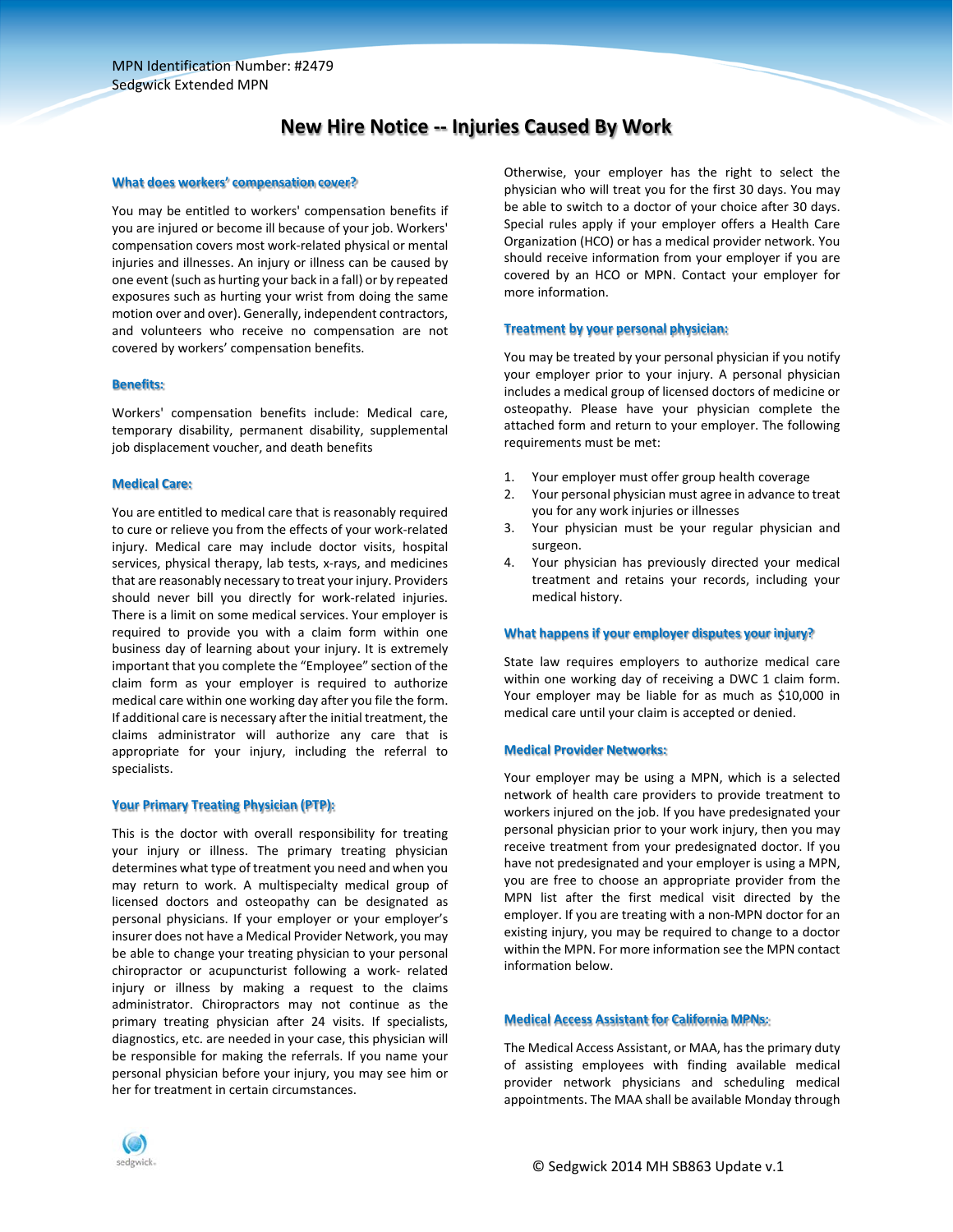Saturday from 7:00 AM – 8:00 PM (Pacific standard time). The MAA will contact the physician during normal business hours to schedule your appointment. The MAA does not have authority to authorize treatment and maintains different duties than the claims examiner.

#### **Sedgwick Medical Access Assistant:**

#### Phone: **1‐87‐SEDGWICK** or **1‐877‐334‐9425**

#### **Current MPN toll free number: 800‐625‐6588**

## **MPN Website: www.sedgwickproviders.com**

- Select method of search: physician name, address search, or region search
- Input the state and zip code information
- Select the "Sedgwick Extended MPN" from the drop down menu
- Click "Find Provider"

#### **Current MPN Address:**

Sedgwick CMS 10690 White Rock Road Suite 100 Rancho Cordova, CA 95670 MPN Effective Date: 1/1/2018

## **What if my employer does not have a Medical Provider Network?**

If your employer does not have a Medical Provider Network, you may be able to change your treating physician to your personal chiropractor or acupuncturist following a work‐related injury or illness within 30 days of reporting your injury. You may use the attached Notice of Personal Chiropractor or Personal Acupuncturist form to notify your employer of this change.

#### **Emergency Medical Care:**

If you need emergency care, call 911 for help immediately from the hospital, ambulance, fire department or police department.

#### **First Aid:**

If you need first aid treatment, contact your employer. If you have more than a simple first aid injury, you will need to ask your employer for a claim form.

## **Temporary Disability (TD) Benefits:**

You may be entitled to payments if you lose wages while recovering. Your temporary disability rate is calculated by multiplying your average weekly wage by two thirds. The first 3 days of disability are not payable under California law unless there is hospitalization at the time of injury or the disability exceeds 14 days. If your physician returns you to work on a modified basis, you may be entitled to wage loss.

This is generally calculated by multiplying the difference between your average weekly wage and your earnings during modified duties times two thirds. This is subject to the benefit minimums and maximums set by the California Legislature. Temporary disability benefits are payable within 14 days of the date of injury or knowledge of the injury. Subsequent payments are due every 14 days. For injuries occurring on or after 1/1/08, no more than 104 weeks of temporary disability are payable within 5 years from the date of injury. For longer term conditions (hepatitis B &C, amputations, severe burns, HIV, high velocity eye injuries, chemical burns to the eyes, pulmonary fibrosis, and chronic lung disease) no more than 240 weeks within five years from the date of injury are payable. You may be eligible for state disability benefits from the Employment Development Department (EDD) if TD benefits are stopped, delayed, or denied. There are time limits so contact EDD for more information.

#### **Permanent Disability (PD) Benefits:**

You may be entitled to payments if your physician says your injury has limited your ability to work. The permanent disability rate is calculated by multiplying your average weekly wage by two thirds, subject to statutory minimums and maximums. The amount of permanent disability or impairment may depend on your doctor's opinion, as well as your age, occupation type of injury and date of injury. If you have permanent disability or your claims examiner suspects you have permanent disability, a letter will be sent to you explaining your benefits, including the estimate or total value of permanent disability, weekly payment amount, how the benefit was calculated, and all of your related rights under the California Labor Code, including your right to object to the report upon which the determination is being based. Permanent Disability benefits are payable within 14 days of the last payment of temporary disability benefits or after you physician indicates there is permanent disability. The benefit is payable every fourteen days.

#### **Supplemental Job Displacement Benefit:**

You may be entitled to a nontransferable voucher payable to a state approved school. To qualify, your injury must result in a permanent impairment and your employer is unable to offer modified or alternative work within 60 days of receipt of a report asserting that all medical conditions have reached maximum medical improvement. If your employer does not offer a modified or alternate job within 60 days of determination of maximum medical improvement, you may choose to receive a nontransferable voucher to use at a state accredited school for education‐ related retraining or skill replacement. If you qualify for the supplemental job displacement benefit, your claims examiner will provide a voucher for up to \$6,000.00.

#### **Return to Work Fund**

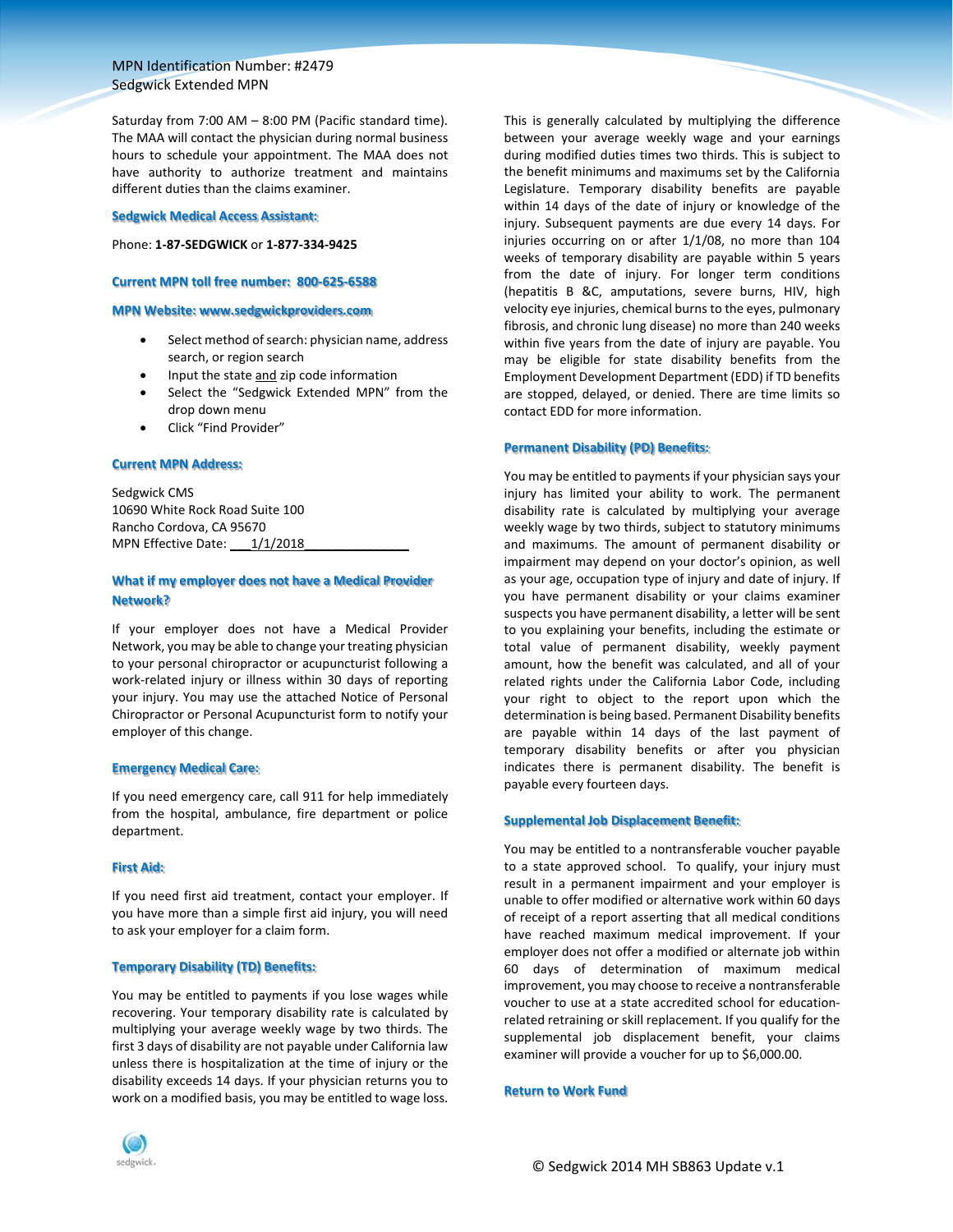If your injury results in permanent impairment and it is determined that the amount awarded is disproportionately low in comparison to your loss of earnings, you may be entitled to additional compensation. A fund was established to supplement permanent impairment benefits under specific circumstances. This fund is administered by the Division of Workers Compensation. Your examiner can assist in directing you to the correct resource to determine eligibility.

#### **Death Benefits:**

Death benefits are paid to dependents of a worker who dies from a work-related injury or illness. The benefit is calculated and paid in the same manner as temporary disability. This benefit is paid at a minimum rate of \$224 per week. The death benefit rates are set by state law and the amount depends upon the number of dependents. If dependent minor children are involved, death benefits are payable at least until the youngest child reaches majority age. Burial expenses are also provided under this benefit.

#### **Report Your Injury:**

Report the injury immediately to your supervisor or to:

Employer representative: report injury to your supervisor

Phone number:

Don't delay. There are time limits. If you wait too long, you may lose your right to benefits. Your employer is required to provide you a claim form within one working day after learning about your injury. Within one working day after you file a claim form, your employer shall authorize the provision of all treatment, consistent with the applicable treating guidelines, for your alleged injury and shall be liable for up to ten thousand dollars (\$10,000) in treatment until the claim is accepted or rejected. Until the date the claim is accepted or rejected, liability for medical treatment shall be limited to ten thousand dollars (\$ 10,000). If your claim is denied, you have the right to appeal the decision within one year of the date of injury.

#### **Discrimination:**

It is illegal for your employer to punish or fire you for having a work injury or illness, for filing a claim, or testifying in another person's workers' compensation case. If proven, you may receive lost wages, job reinstatement, increased benefits, and costs and expenses up to limits set by the state.

#### **Questions?**

If you have questions, see your employer or the claims examiner who handles workers' compensation claims for your employer.



#### **Claims Administrator:**

Sedgwick Claims Management Services, Inc.

Address: P.O. Box 14440

City: Lexington State: KY \_\_\_ Zip: 40512-4440

Phone: 866-568-8924

The employer is insured for workers' compensation by: American Zurich \_\_\_\_\_\_\_\_\_\_\_\_\_\_\_\_\_\_\_\_\_\_\_\_\_\_\_\_\_\_\_\_\_\_\_\_\_\_\_\_\_\_\_\_\_\_\_

## **How do I locate information regarding my employer's current workers' compensation carrier?**

For information regarding your employer's workers' compensation carrier, please visit the below website.

## https://www.caworkcompcoverage.com

If the workers' compensation policy has expired, contact a Labor Commissioner at the Division of Labor Standards Enforcement - their number can be found in your local White Pages under California State Government, Department of Industrial Relations.

You can get free information from a State Division of Workers' Compensation Information & Assistance Officer.

The nearest Information & Assistance Officer is at: Please refer to the attached I&A Office directory for the nearest location.

Hear recorded information and a list of local offices by calling toll‐free (800) 736‐7401. Learn more online: www.dir.ca.gov.

#### **False claims and false denials:**

Any person who makes or causesto be made any knowingly false or fraudulent material statement or material representation for the purpose of obtaining or denying workers' compensation benefits or payments is guilty of a felony and may be fined and imprisoned.

Your employer may not be liable for the payment of workers' compensation benefits for any injury that arises from your voluntary participation in any off-duty recreational, social, or athletic activity that is not part of your work‐related duties.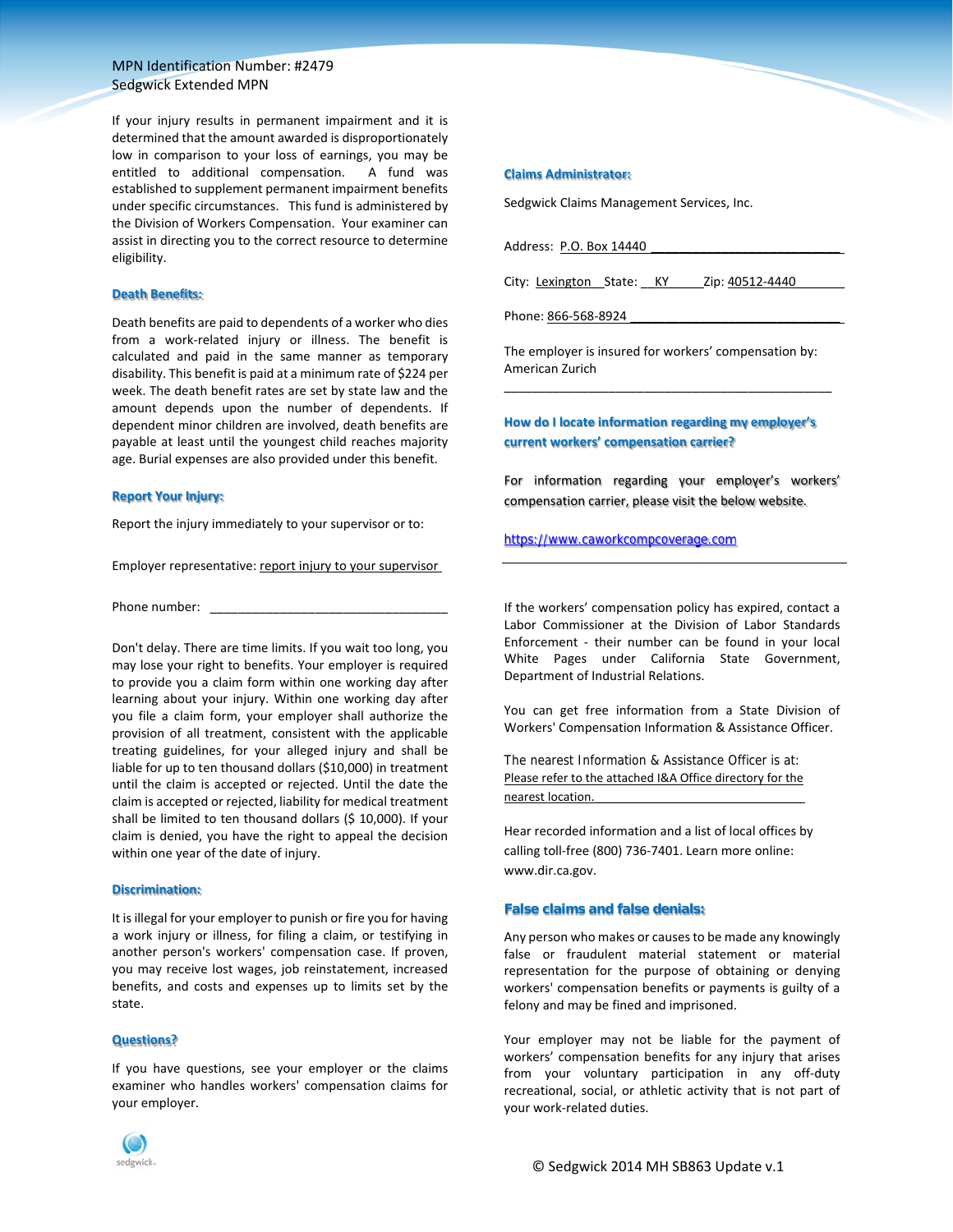# **Contact the Information & Assistance Unit:**

- **By phone at 1-800-736-7401** -- For recorded information that helps injured workers, employers and others understand California's workers' compensation system, and their rights and responsibilities under the law.
- By attending a workshop for injured workers (*Asista a un seminario para trabajadores lesionados*)
- By calling or going in person to a local Information & Assistance Unit office:

| Anaheim<br>1065 N. PacifiCenter Drive<br>Anaheim 92806-2141<br>(714) 414-1801                                 | <b>Oxnard</b><br>1901 N. Rice Avenue<br>Ste. 200<br>Oxnard, CA 93030-7912<br>(805) 485-3528          | <b>San Francisco</b><br>455 Golden Gate Avenue,<br>2nd floor<br>San Francisco, CA 94102-7014<br>(415) 703-5020 |
|---------------------------------------------------------------------------------------------------------------|------------------------------------------------------------------------------------------------------|----------------------------------------------------------------------------------------------------------------|
| Bakersfield<br>1800 30th Street,<br>Suite 100<br>Bakersfield, CA 93301-1929<br>(661) 395-2514                 | <b>Pomona</b><br>732 Corporate Center Drive<br>Pomona, CA 91768-2653<br>(909) 623-8568               | <b>San Jose</b><br>100 Paseo de San Antonio,<br>Room 241<br>San Jose, CA 95113-1402<br>(408) 277-1292          |
| <b>Eureka</b><br>* Satellite office<br>100 "H" Street,<br>Room 202<br>Eureka, CA 95501-0481<br>(707) 441-5723 | <b>Redding</b><br>250 Hemsted Drive<br>2nd Floor, Ste B<br>Redding, CA 96002- 9040<br>(530) 225-2047 | <b>San Luis Obispo</b><br>4740 Allene Way,<br>Suite 100<br>San Luis Obispo, CA 93401-8736<br>(805) 596-4159    |
| Fresno                                                                                                        | <b>Riverside</b>                                                                                     | <b>Santa Ana</b>                                                                                               |
| 2550 Mariposa Mall,                                                                                           | 3737 Main Street,                                                                                    | 605 W Santa Ana Blvd,                                                                                          |
| Room 5005                                                                                                     | <b>Room 300</b>                                                                                      | Bldg 28, Room 451                                                                                              |
| Fresno, CA 93721-2219                                                                                         | Riverside, CA 92501-3337                                                                             | Santa Ana, CA 92701-4070                                                                                       |
| (559) 445-5355                                                                                                | (951) 782-4347                                                                                       | (714) 558-4597                                                                                                 |
| <b>Long Beach</b>                                                                                             | <b>Sacramento</b>                                                                                    | <b>Santa Barbara</b>                                                                                           |
| 300 Oceangate Street,                                                                                         | 160 Promenade Circle,                                                                                | * Satellite office                                                                                             |
| Suite 200                                                                                                     | Suite 300                                                                                            | 130 E Ortega St                                                                                                |
| Long Beach, CA 90802-4304                                                                                     | Sacramento, CA 95834-2962                                                                            | Santa Barbara, CA 93101-7538                                                                                   |
| (562) 590-5240                                                                                                | (916) 928-3158                                                                                       | (805) 568-1295                                                                                                 |
| <b>Los Angeles</b>                                                                                            | <b>Salinas</b>                                                                                       | <b>Santa Rosa</b>                                                                                              |
| 320 W. 4th Street,                                                                                            | 1880 North Main Street,                                                                              | 50 "D" Street,                                                                                                 |
| 9th floor                                                                                                     | Suite 100                                                                                            | <b>Room 420</b>                                                                                                |
| Los Angeles, CA 90013-1954                                                                                    | Salinas, CA 93906-2037                                                                               | Santa Rosa, CA 95404-4771                                                                                      |
| (213) 576-7389                                                                                                | (831) 443-3058                                                                                       | (707) 576-2452                                                                                                 |
| <b>Marina del Rey</b>                                                                                         | <b>San Bernardino</b>                                                                                | <b>Stockton</b>                                                                                                |
| 4720 Lincoln Blvd                                                                                             | 464 W. Fourth Street,                                                                                | 31 East Channel Street,                                                                                        |
| 2nd floor                                                                                                     | Suite 239                                                                                            | Room 344                                                                                                       |
| Marina del Rey, CA 90292-6902                                                                                 | San Bernardino, CA 92401-1411                                                                        | Stockton, CA 95202-2314                                                                                        |
| (310) 482-3820                                                                                                | (909) 383-4522                                                                                       | (209) 948-7980                                                                                                 |
| <b>Oakland</b>                                                                                                | <b>San Diego</b>                                                                                     | <b>Van Nuys</b>                                                                                                |
| 1515 Clay Street,                                                                                             | 7575 Metropolitan Drive,                                                                             | 6150 Van Nuys Blvd.,                                                                                           |

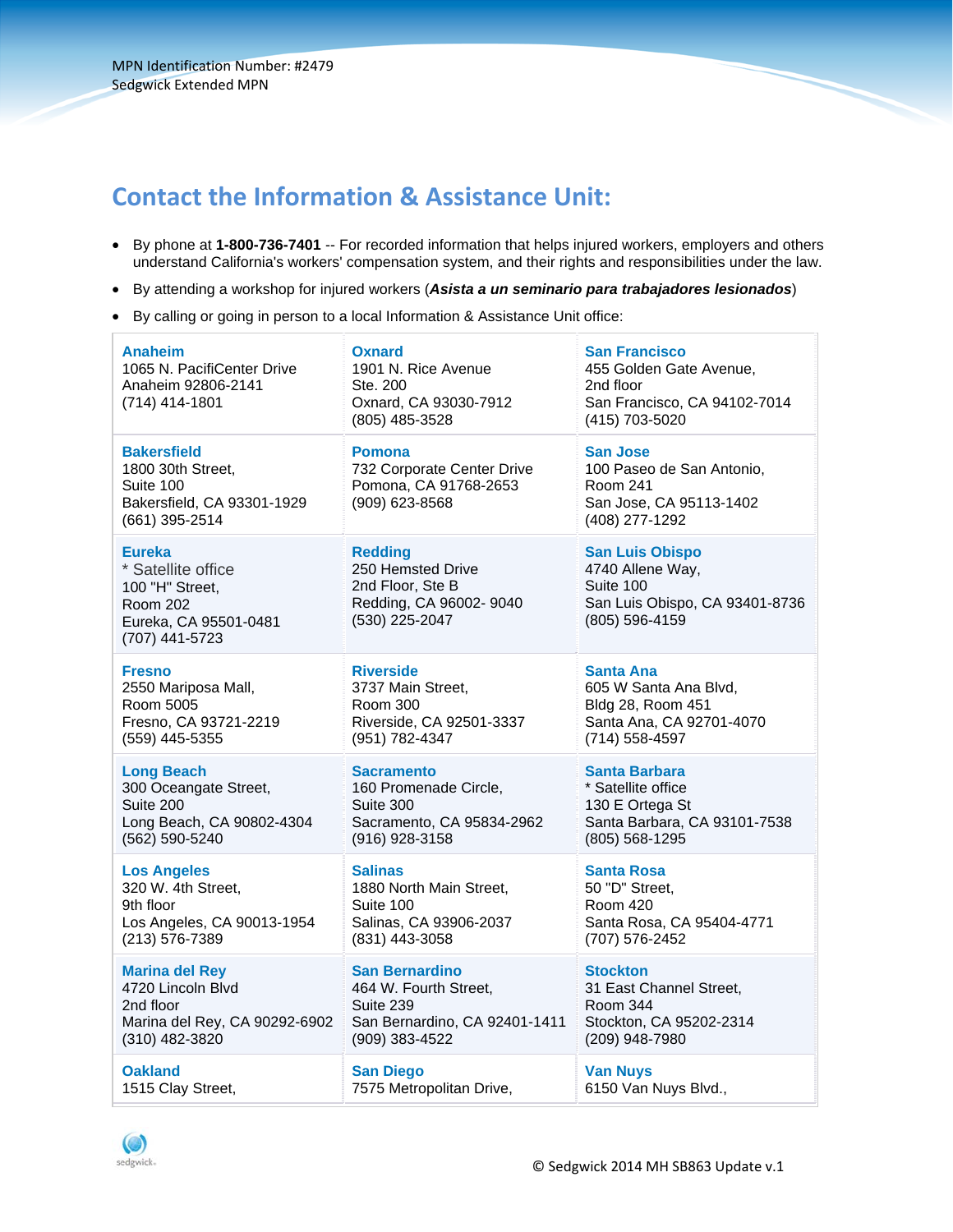6th floor Oakland, CA 94612-1519 (510) 622-2861

Suite 202 San Diego, CA 92108-4424 (619) 767-2082

Room 105 Van Nuys, CA 91401-3370 (818) 901-5367

## **DWC FORM 9783 (July 1, 2014) PREDESIGNATION OF PERSONAL PHYSICIAN**

In the event you sustain an injury or illness related to your employment, you may be treated for such injury or illness by your personal medical doctor (M.D.) or doctor of osteopathic medicine (D.O.) if:

- On the date of your work injury you have health care coverage for injuries/illnesses that are not work related;
- the doctor is your regular physician, who shall be either a physician who has limited his or her practice of medicine to general practice or who is a board‐certified or board‐eligible internist, pediatrician, obstetrician‐ gynecologist, or family practitioner, and has previously directed your medical treatment, and retains your medical records;
- your "personal physician" may be a medical group if it is a single corporation or partnership composed of licensed doctors of medicine or osteopathy, which operates an integrated multispecialty medical group providing comprehensive medical services predominantly for nonoccupational illnesses and injuries;
- prior to the injury your doctor agrees to treat you for work injuries or illnesses;
- prior to the injury you provided your employer the following in writing: (1) notice that you want your personal doctor to treat you for a work-related injury or illness, and (2) your personal doctor's name and business address.

You may use this form to notify your employer if you wish to have your personal medical doctor or a doctor of osteopathic medicine treat you for a work- related injury or illness and the above requirements are met.

| <b>EMPLOYEE</b>                                                                                                  | PHYSICIAN                                                                    |
|------------------------------------------------------------------------------------------------------------------|------------------------------------------------------------------------------|
| You (the employee) sign this section.                                                                            | We cannot process this form without the fields marked bold with an asterisk. |
| <b>Employer</b>                                                                                                  | Please PRINT clearly.                                                        |
| Employee Name*                                                                                                   | <b>Physician First Name*</b>                                                 |
|                                                                                                                  | Physician Last Name*<br><b>Street Address*</b>                               |
| Employee ID#*                                                                                                    | of the physician's practice                                                  |
| Date of Hire                                                                                                     | City*                                                                        |
| Date of Birth                                                                                                    | St, Zip*                                                                     |
|                                                                                                                  | Telephone Number                                                             |
| <b>Address</b>                                                                                                   | of the physician's practice<br>$($ $  )$ $      -$                           |
| City                                                                                                             | Group Name:                                                                  |
| St, Zip                                                                                                          | <b>CA License</b>                                                            |
| In the event of any on-the-job, work-related injury,<br>I request that I be treated by my personal<br>physician. | I agree to this Predesignation:                                              |
| Signature<br>х                                                                                                   | <b>Physician Signature</b><br>X                                              |

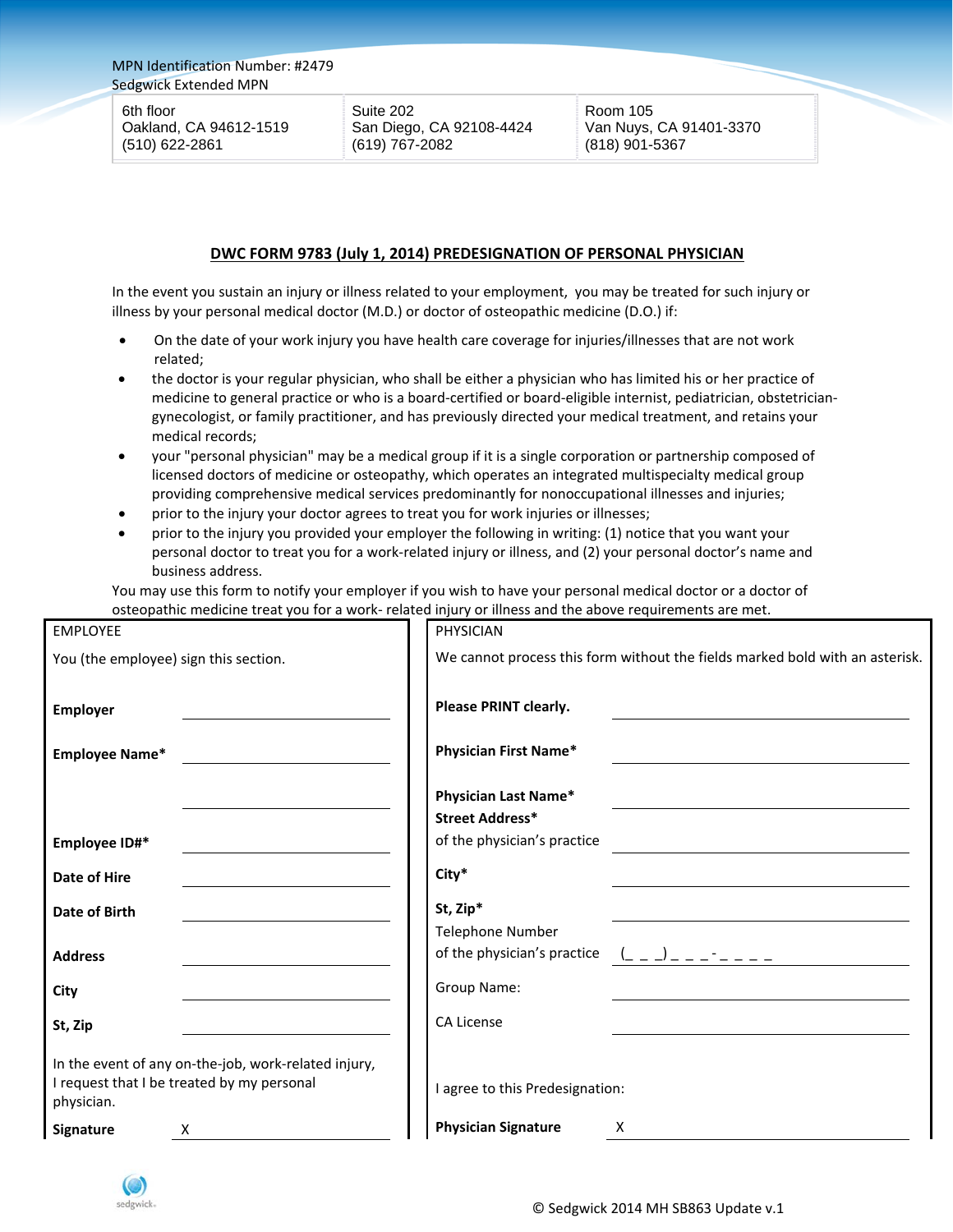**Date Date of Acceptance** 

The physician is not required to sign this form, however, if the physician or designated employee of the physician does not sign, other documentation of the physician's agreement to be predesignated will be required pursuant to Title 8, California Code of Regulations, section 9780.1(a)(3).

 $\mathcal{A}$ 

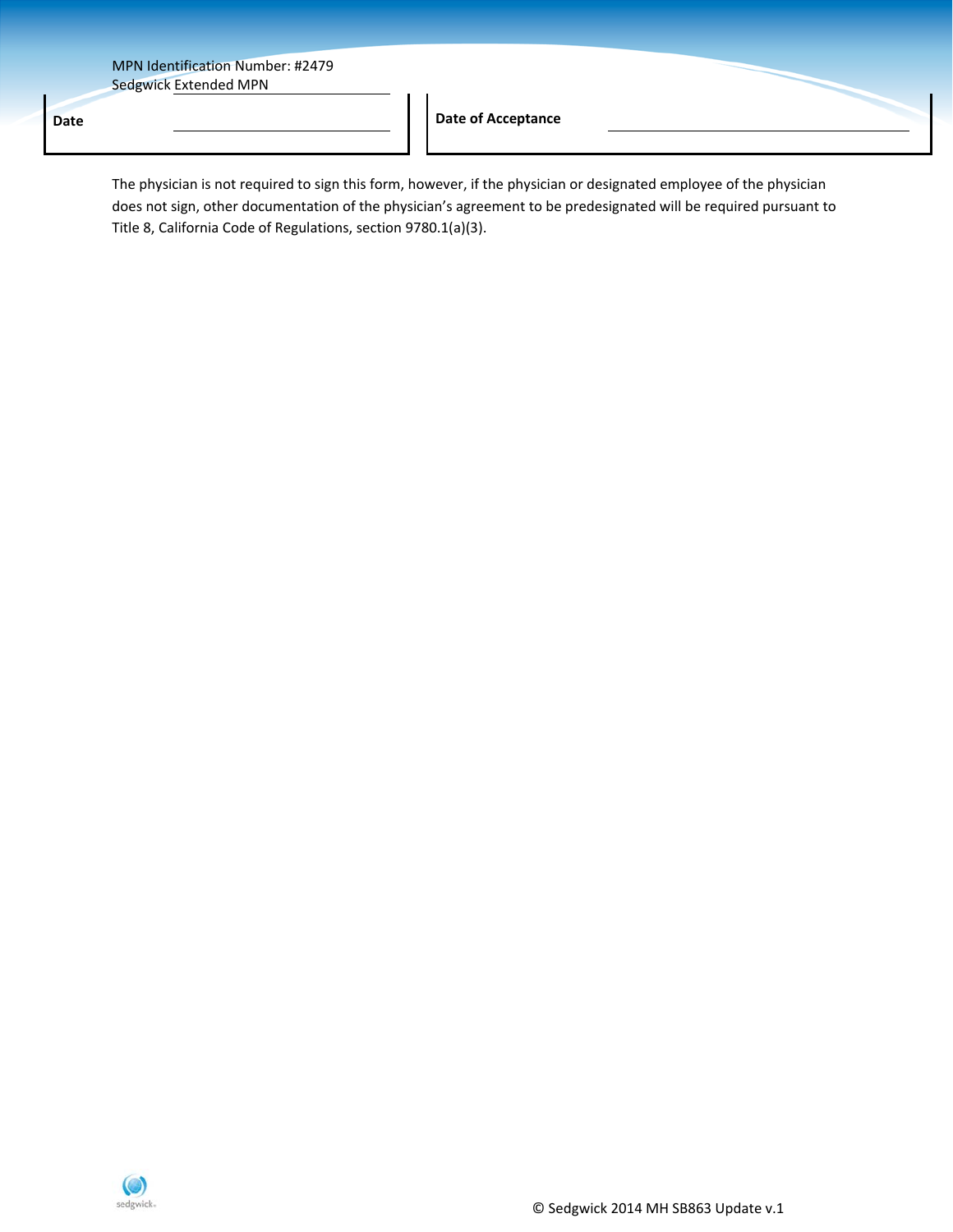## **Notificación de nueva contratación – Lesiones ocasionadas en el trabajo**

#### **¿Qué cubre la indemnización por accidentes laborales?**

Es posible que usted tenga derecho a los beneficios de indemnización por accidentes laborales si se lesiona o enferma a causa de su trabajo. La indemnización por accidentes laborales cubre la mayoría de las lesiones físicas o mentales relativas al trabajo, así como las enfermedades laborales. Una lesión o una enfermedad puede ser provocada por un suceso (como lastimarse la espalda al caerse) o por repetidas exposiciones, como al lastimarse la muñeca por estar haciendo el mismo movimiento una y otra vez. Por lo general, los contratistas independientes y los voluntarios que no reciben una remuneración no tienen la cobertura de beneficios de indemnización por accidentes laborales.

#### **Beneficios:**

Entre los beneficios de indemnización por accidentes laborales están: Atención médica, discapacidad temporal, discapacidad permanente, vale de beneficio suplementario por desplazamiento de trabajo y beneficios a causa de fallecimiento.

#### **Atención médica:**

Usted tiene derecho a recibir la atención médica que razonablemente se requiera para curarle o aliviarle los efectos de su lesión laboral. La atención médica puede incluir las consultas al médico, servicios hospitalarios, terapia física, análisis de laboratorio, radiografías y medicamentos que sean razonablemente necesarios para dar tratamiento a su lesión. Los proveedores nunca deberán cobrarle a usted directamente cuando se trate de lesiones laborales. Existe cierto límite en cuanto a algunos servicios médicos. Su empleador tiene la obligación de darle un formulario de reclamación en un lapso de un día hábil a partir de que se entere de su lesión. Es sumamente importante que en el formulario de reclamación usted llene la sección "Empleado", ya que a su empleador se le exige que autorice la atención médica en un lapso de un día hábil a partir de que usted presente el formulario. En caso de que sea necesaria atención adicional después del tratamiento inicial, el administrador de reclamaciones autorizará lo que sea apropiado para su lesión, inclusive, la derivación a especialistas.

#### **Su Médico Primario de Tratamiento (PTP):**

Se trata del médico con la responsabilidad general de darle tratamiento a su lesión o enfermedad. Su médico primario de tratamiento determina qué tipo de tratamiento necesita y cuándo podrá regresar a su trabajo. Como médico personal se puede designar a un grupo con diversas



especialidades de médicos y osteópatas con licencia. Si su empleador o la compañía aseguradora de su empleador no tienen una Red de Proveedores de Atención Médica, usted puede cambiar al médico que lo atienda por su quiropráctico o acupunturista después de una lesión o enfermedad laboral si presenta una solicitud al administrador de reclamaciones. Después de 24 consultas, los quiroprácticos no pueden seguir siendo médicos primarios de tratamiento. Si en su caso son necesarios especialistas, diagnósticos, etc., este médico será el responsable de hacer las derivaciones correspondientes. Si usted designa a su médico particular antes de que ocurra la lesión, en algunas circunstancias podrá consultarlo para obtener tratamiento. De lo contrario, su empleador tiene derecho a elegir al médico que le dará tratamiento durante los primeros 30 días. Después de 30 días usted podrá cambiar e ir con el médico de su preferencia. Aplican reglas especiales si su empleador le ofrece una Organización de Atención Médica (HCO) o si cuenta con una Red de Proveedores de Atención Médica (MPN). Usted deberá recibir información por parte de su empleador si cuenta con cobertura de una HCO o una MPN. Para más información, consulte a su empleador.

#### **Tratamiento por parte de su médico particular:**

Su médico particular puede darle tratamiento si usted se lo notifica a su empleador antes de que ocurra una lesión. El médico particular también puede ser un grupo de médicos u osteópatas con licencia. Por favor pídale a su médico que llene el formulario adjunto y que se lo devuelva a su empleador. Se deben cumplir los siguientes requisitos:

- 1. Su empleador debe ofrecer seguro médico colectivo.
- 2. Su médico particular debe estar de acuerdo previamente en darle tratamiento por lesiones o enfermedades laborales.
- 3. Su médico debe ser su médico de cabecera y cirujano.
- 4. Su médico previamente se ha encargado de su tratamiento y conserva sus registros, inclusive su historial médico.

#### **¿Qué sucede si su empleador cuestiona la lesión?**

La ley estatal exige que su empleador autorice atención médica en un lapso de un día a partir de que reciba el formulario de reclamación DWC 1. Su empleador puede ser responsable de hasta \$10,000 en atención médica hasta que la reclamación sea aceptada o rechazada.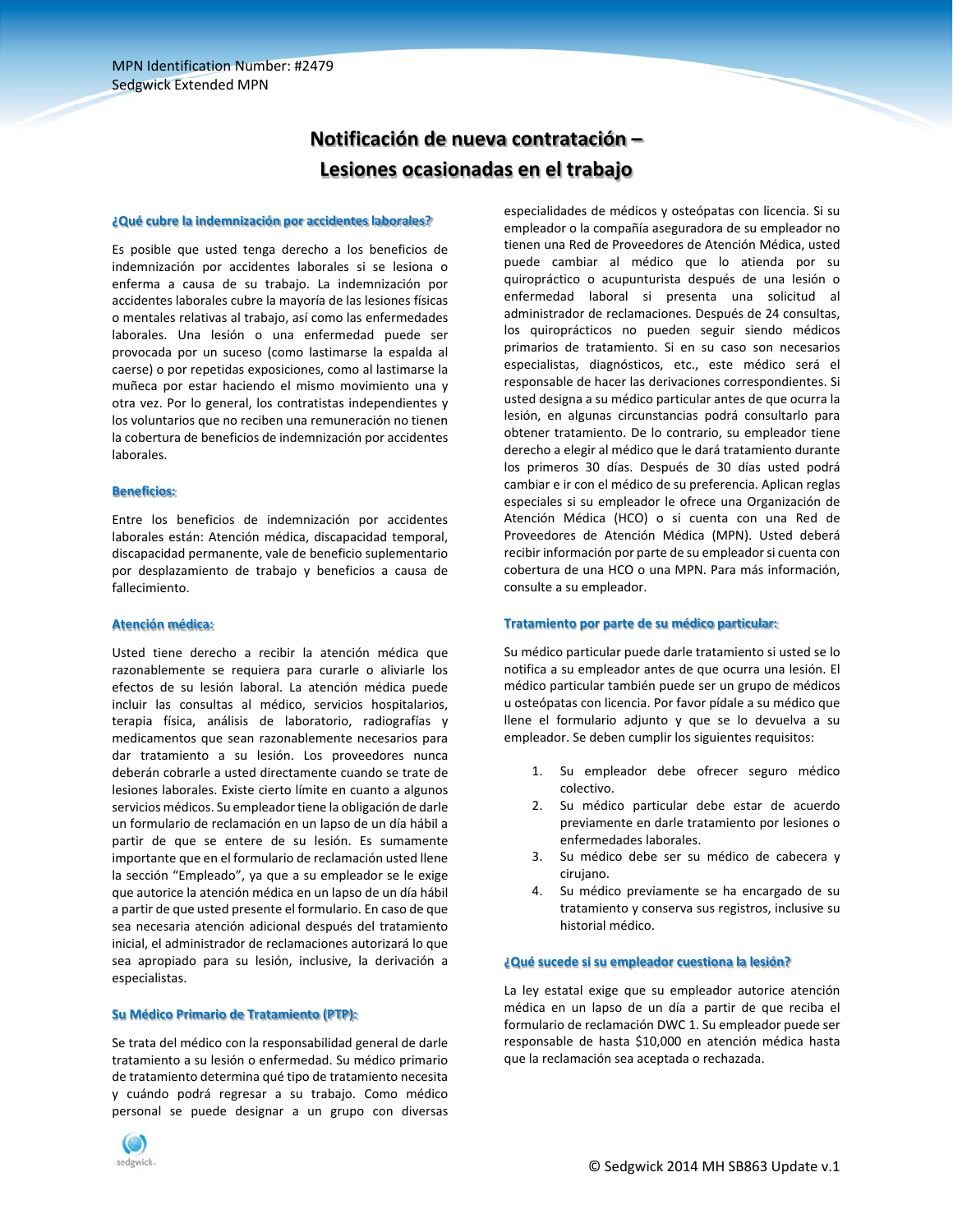#### **Redes de Proveedores de Atención Médica:**

Su empleador puede tener usa una MPN, que es una red de proveedores de asistencia de salud para proporcionar tratamiento a los trabajadores lesionados en el trabajo. Si se ha designado previamente a su médico personal antes de su lesión en el trabajo, a continuación, puede recibir tratamiento de su médico previamente designad. Si no ha designado previamente y su empleador está usando una MPN, usted es libre de elegir un proveedor apropiado de la lista de la MPN después de la primera visita médica dirigida por el empleador. Si está recibiendo tratamiento con un médico fuera de la MPN, por una lesión existente, es posible que tenga que cambiar a un médico dentro de la MPN. Para obtener más información, consulte la información de contacto de la MPN debajo.

#### **Asistente de Acceso Médico en California MPN:**

El acceso asistente médico, o MAA, tiene el deber primordial de ayudar a los empleados con la búsqueda de médicos de la red de proveedores médicos disponibles y la programación de citas médicas. El MAA estará disponible de lunes a sábado de 7:00 am - 8:00 pm (hora estándar del Pacífico). El MAA pondrá en contacto con el médico durante el horario normal para programar su cita. El MAA no tiene autoridad para autorizar el tratamiento y mantiene diferentes funciones que el examinador de reclamos.

#### **Sedgwick Acceso Médico Asistente:**

Teléfono: 1-87-SEDGWICK o 1-877-334-9425

## **Número telefónico gratuito de la Red de Proveedores de Atención Médica actual: 800‐625‐6588**

#### **Sitio web de la MPN: www.sedgwickproviders.com**

- Seleccione el método de búsqueda: Nombre del médico, búsqueda de direcciones, o región de búsqueda
- La información de entrada al estado y código postal Seleccione la opción "Sedgwick Estándar MPN" desde el
- menú desplegable
- Haga clic en "Encontrar Proveedor"

## **Dirección de la Red de Proveedores de Atención Médica actual:**

Sedgwick CMS 10690 White Rock Road Suite 100 Rancho Cordova, CA 95670 Fecha en que entra en vigor la MPN:

#### 1/1/2018

**¿Y si mi empleador no cuenta con una Red de Proveedores de Atención Médica?**

Si su empleador no tiene una Red de Proveedores de Atención Médica, usted puede cambiar al médico que lo atienda por su quiropráctico o acupunturista después de una lesión o enfermedad laboral en un lapso de 30 días a partir de que reporte la lesión. Puede usar el formulario anexo de Notificación al Quiropráctico o Acupunturista Personal para notificar a su empleador sobre este cambio.

#### **Atención médica de emergencia:**

Si necesita atención médica de emergencia, llame inmediatamente al 911 para recibir ayuda del hospital, ambulancia, departamento de bomberos o de la policía.

#### **Primeros auxilios:**

Si necesita primeros auxilios, avise a su empleador. Si tiene más que una lesión simple que requiera primeros auxilios, necesitará pedir a su empleador un formulario de reclamación.

#### **Beneficios por discapacidad temporal (TD):**

Es posible que usted tenga derecho a pagos si pierde su salario mientras se recupera. La tarifa por discapacidad temporal se calcula multiplicando su salario semanal promedio por dos tercios. Según la ley de California, los 3 primeros días de incapacidad no se pagan, a menos que haya hospitalización al momento de la lesión o que la incapacidad sea por más de 14 días. Si su médico lo regresa a trabajar con modificaciones, es posible que tenga derecho a pérdida de salario. Generalmente esto se calcula al multiplicar por dos tercios la diferencia entre su salario semanal promedio y sus ingresos durante el tiempo que desempeñe el trabajo modificado. Esto está sujeto al mínimo y máximo de beneficios estipulados por la Legislatura de California. Los beneficios por discapacidad temporal son pagaderos dentro de los 14 días después de la fecha de la lesión o de que se sepa de la lesión. Los pagos posteriores son cada 14 días. Las lesiones que hayan ocurrido el 1 de enero de 2008 o después, sin exceder 104 semanas de discapacidad temporal, son pagaderas en un lapso de 5 años a partir de la fecha de la lesión. Las afecciones a más largo plazo (como hepatitis B y C, amputaciones, quemaduras graves, VIH, lesiones oculares por alta velocidad, quemaduras en los ojos por sustancias químicas, fibrosis pulmonar y enfermedades crónicas de los pulmones) son pagaderas no más de 240 semanas en un lapso de cinco años a partir de la fecha de la lesión. Es posible que usted reúna los requisitos para recibir beneficios estatales por incapacidad por parte del Departamento de Desarrollo del Empleo (EDD) si los beneficios por discapacidad temporal se suspenden, se demoran o se niegan. Existen límites de tiempo, por lo tanto, para más información comuníquese al EDD.

#### **Beneficios por discapacidad permanente (PD):**

Usted puede tener derecho a recibir pagos si su médico

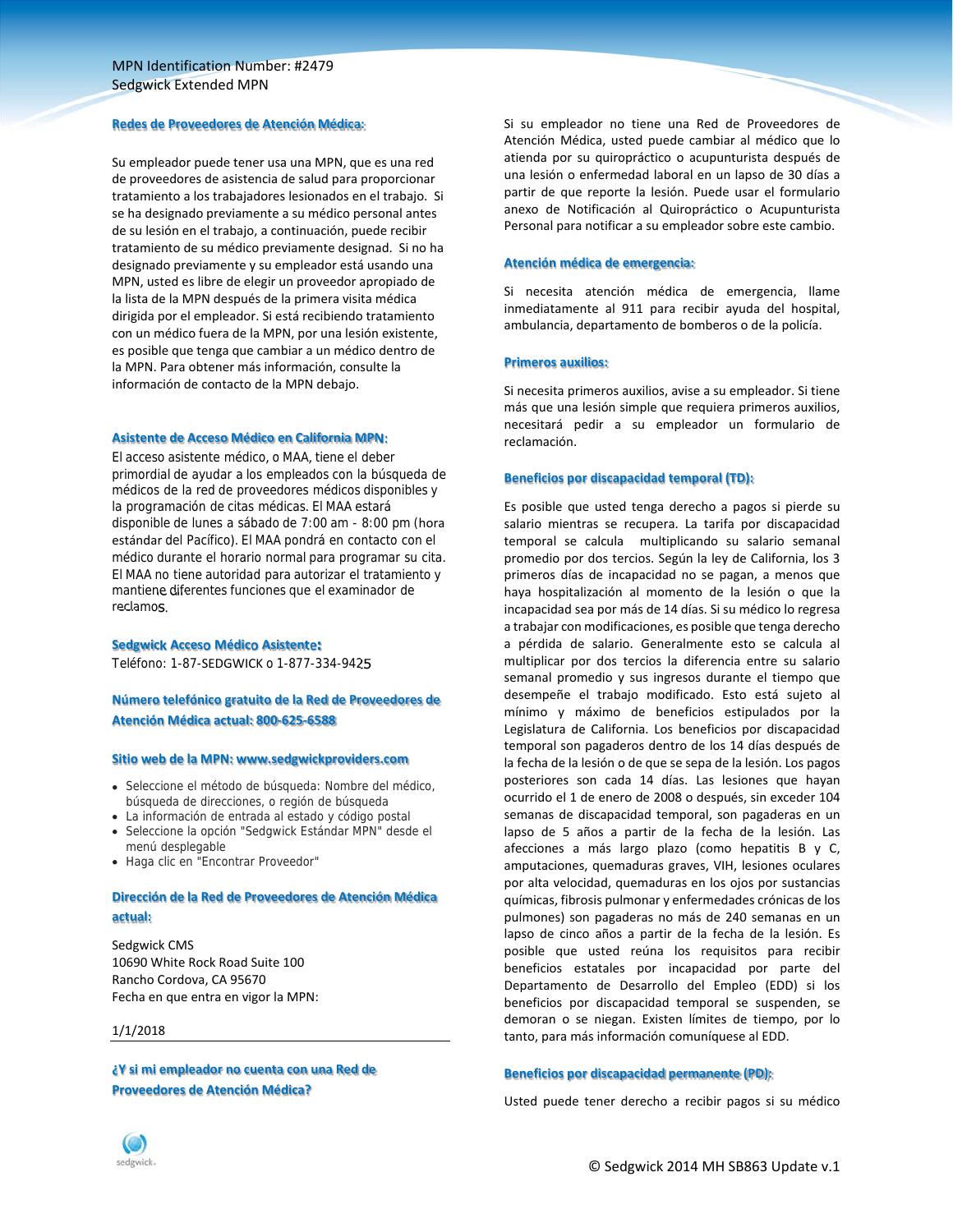determina que su lesión ha limitado su capacidad para trabajar. La tarifa por discapacidad permanente se calcula al multiplicar su salario semanal promedio por dos tercios y está sujeta al mínimo y máximo establecidos por la ley. La cantidad por discapacidad o impedimento permanente puede depender de la opinión de su médico, así como de su edad, tipo de lesión según su ocupación y la fecha de la lesión. Si usted tiene una discapacidad permanente o su evaluador de reclamaciones sospecha que la tenga, se le enviará una carta en la que le expliquen sus beneficios, incluirá el cálculo o el valor total de la discapacidad permanente, la cantidad de pago semanal, cómo se calcula el beneficio y todos sus derechos respectivos conforme al Código del Trabajo de California, e inclusive su derecho a objetar el informe sobre el cual se basa la resolución. Los beneficios por discapacidad permanente son pagaderos en un lapso de 14 días a partir del último pago de beneficios por discapacidad temporal o después de que su médico haya indicado que existe una discapacidad permanente. El beneficio es pagadero cada 14 días.

#### **Beneficio suplementario por desplazamiento de trabajo:**

Usted puede tener derecho a un vale no transferible pagadero a una escuela estatal aprobada. Para cumplir con los requisitos, su lesión debe causarle una incapacidad, y además no ser posible que su empleador le ofrezca un trabajo modificado o alternativo en un lapso de 60 días a partir de que reciba el reporte que indique que todas las afecciones han llegado al máximo de la mejoría médica. Si su empleador no le ofrece un empleo modificado o alternativo en un lapso de 60 días a partir de que se determine la máxima mejoría médica, usted puede optar por recibir un vale no transferible para que lo utilice en una escuela acreditada por el estado para que tome cursos de readiestramiento o de reemplazo de destrezas. Si reúne los requisitos para el beneficio suplementario por desplazamiento de trabajo, su evaluador de reclamaciones le dará un vale de hasta \$6,000.00.

#### **Fondo para el regreso al trabajo**

Sisu lesión da como resultado una incapacidad permanente y se determina que la cantidad otorgada es desproporcionadamente baja en comparación con su pérdida de ingresos, puede tener derecho a una indemnización adicional. Se ha establecido un fondo para complementar los beneficios por discapacidad permanente en circunstancias específicas. Ese fondo está administrado por la División de Indemnización por Accidentes Laborales. Su evaluador puede ayudarle para que se dirija al recurso correcto para determinar su elegibilidad.

#### **Beneficios por muerte:**

Los beneficios por fallecimiento se pagan a los dependientes de un trabajador que muera a consecuencia de una lesión o enfermedad laboral. Este beneficio se calcula y paga de la misma manera que la discapacidad



temporal. Se paga a una tarifa mínima de \$224 a la semana. Las tarifas del beneficio por fallecimiento son estipuladas por las leyes estatales y el monto será según el número de dependientes. Si hay niños menores dependientes, los beneficios por fallecimiento son pagaderos por lo menos hasta que el hijo o la hija menor lleguen a la mayoría de edad. Con este beneficio se cubren también los gastos funerarios.

#### **Notifique su lesión.**

Informe de inmediato a su supervisor sobre la lesión o al:

\_\_\_\_\_\_\_\_\_\_\_\_\_\_\_\_\_\_\_\_\_\_\_\_\_\_\_\_\_\_\_\_\_\_\_\_\_\_\_\_\_\_\_\_\_\_\_\_

Informe su supervisor

Representante del Empleador Teléfono:

No demore. Hay límites de tiempo. Si espera demasiado tiempo, es posible que pierda el derecho a sus beneficios. Su empleador tiene la obligación de darle un formulario de reclamación en un lapso de un día hábil a partir de que se entere de su lesión. En un lapso de un día hábil a partir de que usted presente el formulario de reclamación, su empleador habrá de autorizar que se le proporcione todo tratamiento que sea congruente con las pautas correspondientes de tratamiento por su supuesta lesión y será responsable hasta por \$10,000 (diez mil dólares) de tratamiento hasta que la reclamación haya sido aceptada o rechazada. Hasta la fecha cuando la reclamación sea aceptada o rechazada, la responsabilidad de tratamiento médico se limitará a \$10,000 (diez mil dólares). Si le rechazan su reclamación, usted tendrá derecho a apelar la decisión en un lapso de un año a partir de la fecha de la lesión.

#### **Discriminación:**

Es ilegal que su empleador lo castigue o lo despida por tener una lesión o enfermedad laboral, por presentar una reclamación o por declarar en el caso de indemnización por accidentes laborales de otra persona. Si se comprueba, usted puede recibir el salario que haya perdido, una reincorporación a su empleo, mayores beneficios y las costas y gastos hasta los límites establecidos por el estado.

#### **¿Preguntas?**

Si tiene alguna pregunta, consulte a su empleador o al evaluador de reclamaciones correspondiente que se encargue de las reclamaciones de indemnización por accidentes laborales.

**Administrador de Reclamaciones:**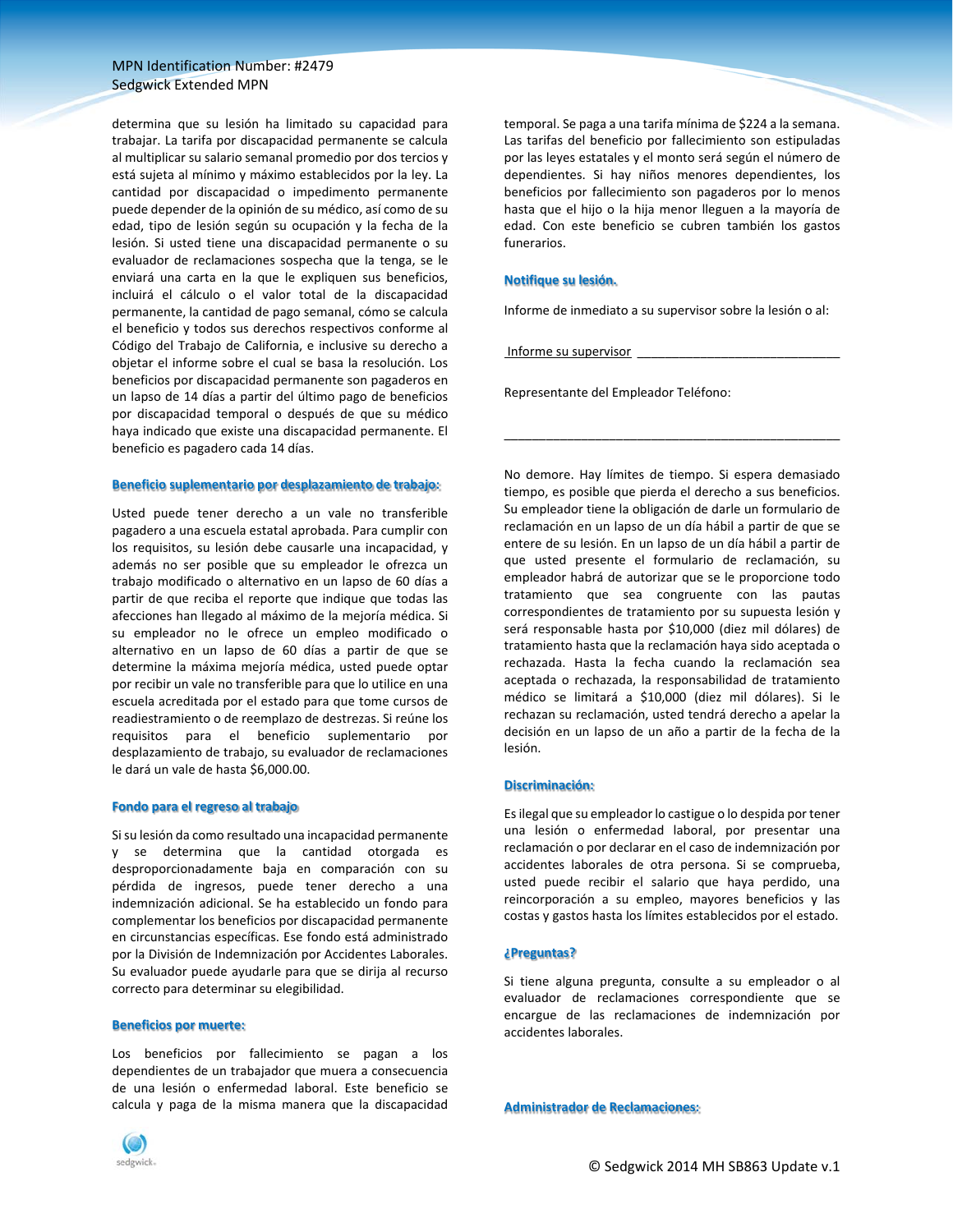Sedgwick Claims Management Services, Inc.

Dirección: P.O. Box 14440

Ciudad: Lexington Estado: KY C.P.: 40512-4440

Teléfono: 866-568-8924

El empleador está asegurado para indemnización por accidentes laborales con: American Zurich

## **¿Cómo encuentro información acerca de la aseguradora actual de mi empleador para la indemnización por accidentes laborales?**

Para tener información sobre la aseguradora de su empleador para la indemnización por accidentes laborales, visite el siguiente sitio Web:

## https://www.caworkcompcoverage.com

Si la póliza de indemnización por accidentes laborales ha caducado, comuníquese con un Comisionado del Trabajo en la División para el Cumplimiento de las Normas Laborales; el número se puede encontrar en las Páginas Blancas locales, en Gobierno del Estado de California, Departamento de Relaciones Industriales.

Podrá obtener información gratuita con un funcionario de Información y Asistencia de la División Estatal de Indemnización al Trabajador.

El funcionario de Información y Asistencia más cercano se encuentra en:

Dirección:

Ciudad: \_\_\_\_\_\_\_\_\_\_\_\_\_\_\_Estado: \_\_\_\_\_\_\_C.P.: \_\_\_\_\_\_\_\_\_

Llame al **(800) 736‐7401**, escuche la información grabada y una lista de oficinas locales. Entérese de más en línea: www.dir.ca.gov.

#### **Reclamaciones falsas y negativas falsas.**

Toda persona que deliberadamente haga o provoque que se hagan declaraciones materiales falsas o fraudulentas con el propósito de obtener o de que se rechace una indemnización por accidentes laborales o pagos, será culpable de un delito grave y podrá ser multada y encarcelada.

Su patrón puede no ser responsable de pagar la indemnización por accidentes laborales que sean consecuencia de que usted participe voluntariamente en alguna actividad fuera de su horario de trabajo en actividades recreativas, sociales o atléticas que no formen parte de sus deberes laborales.

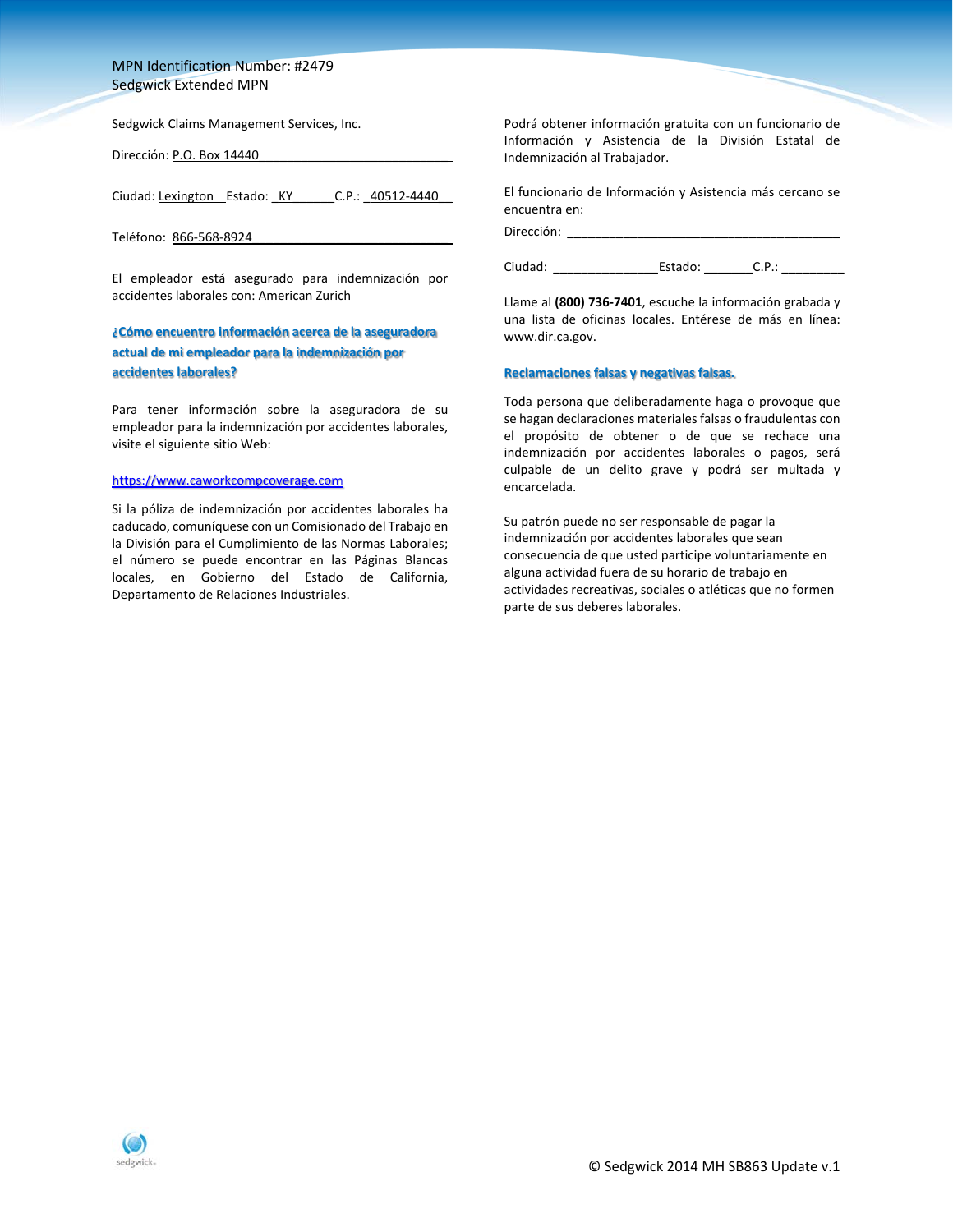# **Contact the Information & Assistance Unit:**

- By phone at **1-800-736-7401** -- For recorded information that helps injured workers, employers and others understand California's workers' compensation system, and their rights and responsibilities under the law.
- By attending a workshop for injured workers (*Asista a un seminario para trabajadores lesionados*)
- By calling or going in person to a local Information & Assistance Unit office:

| Anaheim<br>1065 N. PacifiCenter Drive<br>Anaheim 92806-2141<br>(714) 414-1801                                        | <b>Oxnard</b><br>1901 N. Rice Avenue<br>Ste. 200<br>Oxnard, CA 93030-7912<br>(805) 485-3528       | <b>San Francisco</b><br>455 Golden Gate Avenue,<br>2nd floor<br>San Francisco, CA 94102-7014<br>(415) 703-5020 |
|----------------------------------------------------------------------------------------------------------------------|---------------------------------------------------------------------------------------------------|----------------------------------------------------------------------------------------------------------------|
| <b>Bakersfield</b><br>1800 30th Street,<br>Suite 100<br>Bakersfield, CA 93301-1929<br>(661) 395-2514                 | <b>Pomona</b><br>732 Corporate Center Drive<br>Pomona, CA 91768-2653<br>(909) 623-8568            | <b>San Jose</b><br>100 Paseo de San Antonio,<br><b>Room 241</b><br>San Jose, CA 95113-1402<br>(408) 277-1292   |
| <b>Eureka</b><br>* Satellite office<br>100 "H" Street,<br><b>Room 202</b><br>Eureka, CA 95501-0481<br>(707) 441-5723 | <b>Redding</b><br>250 Hemsted Dr<br>2nd Floor, Ste B<br>Redding, CA 96002- 9040<br>(530) 225-2047 | <b>San Luis Obispo</b><br>4740 Allene Way,<br>Suite 100<br>San Luis Obispo, CA 93401-8736<br>(805) 596-4159    |
| Fresno                                                                                                               | <b>Riverside</b>                                                                                  | <b>Santa Ana</b>                                                                                               |
| 2550 Mariposa Mall,                                                                                                  | 3737 Main Street,                                                                                 | 605 W Santa Ana Blvd, Bldg 28                                                                                  |
| Room 5005                                                                                                            | <b>Room 300</b>                                                                                   | <b>Room 451</b>                                                                                                |
| Fresno, CA 93721-2219                                                                                                | Riverside, CA 92501-3337                                                                          | Santa Ana, CA 92701-4070                                                                                       |
| (559) 445-5355                                                                                                       | (951) 782-4347                                                                                    | (714) 558-4597                                                                                                 |
| <b>Long Beach</b>                                                                                                    | <b>Sacramento</b>                                                                                 | <b>Santa Barbara</b>                                                                                           |
| 300 Oceangate Street,                                                                                                | 160 Promenade Circle,                                                                             | * Satellite office                                                                                             |
| Suite 200                                                                                                            | Suite 300                                                                                         | 130 E Ortega St                                                                                                |
| Long Beach, CA 90802-4304                                                                                            | Sacramento, CA 95834-2962                                                                         | Santa Barbara, CA 93101-7538                                                                                   |
| (562) 590-5240                                                                                                       | (916) 928-3158                                                                                    | (805) 568-1295                                                                                                 |
| <b>Los Angeles</b>                                                                                                   | <b>Salinas</b>                                                                                    | <b>Santa Rosa</b>                                                                                              |
| 320 W. 4th Street,                                                                                                   | 1880 North Main Street,                                                                           | 50 "D" Street,                                                                                                 |
| 9th floor                                                                                                            | Suite 100                                                                                         | <b>Room 420</b>                                                                                                |
| Los Angeles, CA 90013-1954                                                                                           | Salinas, CA 93906-2037                                                                            | Santa Rosa, CA 95404-4771                                                                                      |
| (213) 576-7389                                                                                                       | (831) 443-3058                                                                                    | (707) 576-2452                                                                                                 |
| <b>Marina del Rey</b>                                                                                                | <b>San Bernardino</b>                                                                             | <b>Stockton</b>                                                                                                |
| 4720 Lincoln Blvd                                                                                                    | 464 W. Fourth Street,                                                                             | 31 East Channel Street,                                                                                        |
| 2nd floor                                                                                                            | Suite 239                                                                                         | Room 344                                                                                                       |
| Marina del Rey, CA 90292-6902                                                                                        | San Bernardino, CA 92401-1411                                                                     | Stockton, CA 95202-2314                                                                                        |
| (310) 482-3820                                                                                                       | (909) 383-4522                                                                                    | (209) 948-7980                                                                                                 |
| <b>Oakland</b>                                                                                                       | <b>San Diego</b>                                                                                  | <b>Van Nuys</b>                                                                                                |
| 1515 Clay Street,                                                                                                    | 7575 Metropolitan Drive,                                                                          | 6150 Van Nuys Blvd.,                                                                                           |
| 6th floor                                                                                                            | Suite 202                                                                                         | <b>Room 105</b>                                                                                                |
| Oakland, CA 94612-1519                                                                                               | San Diego, CA 92108-4424                                                                          | Van Nuys, CA 91401-3370                                                                                        |
| (510) 622-2861                                                                                                       | (619) 767-2082                                                                                    | (818) 901-5367                                                                                                 |